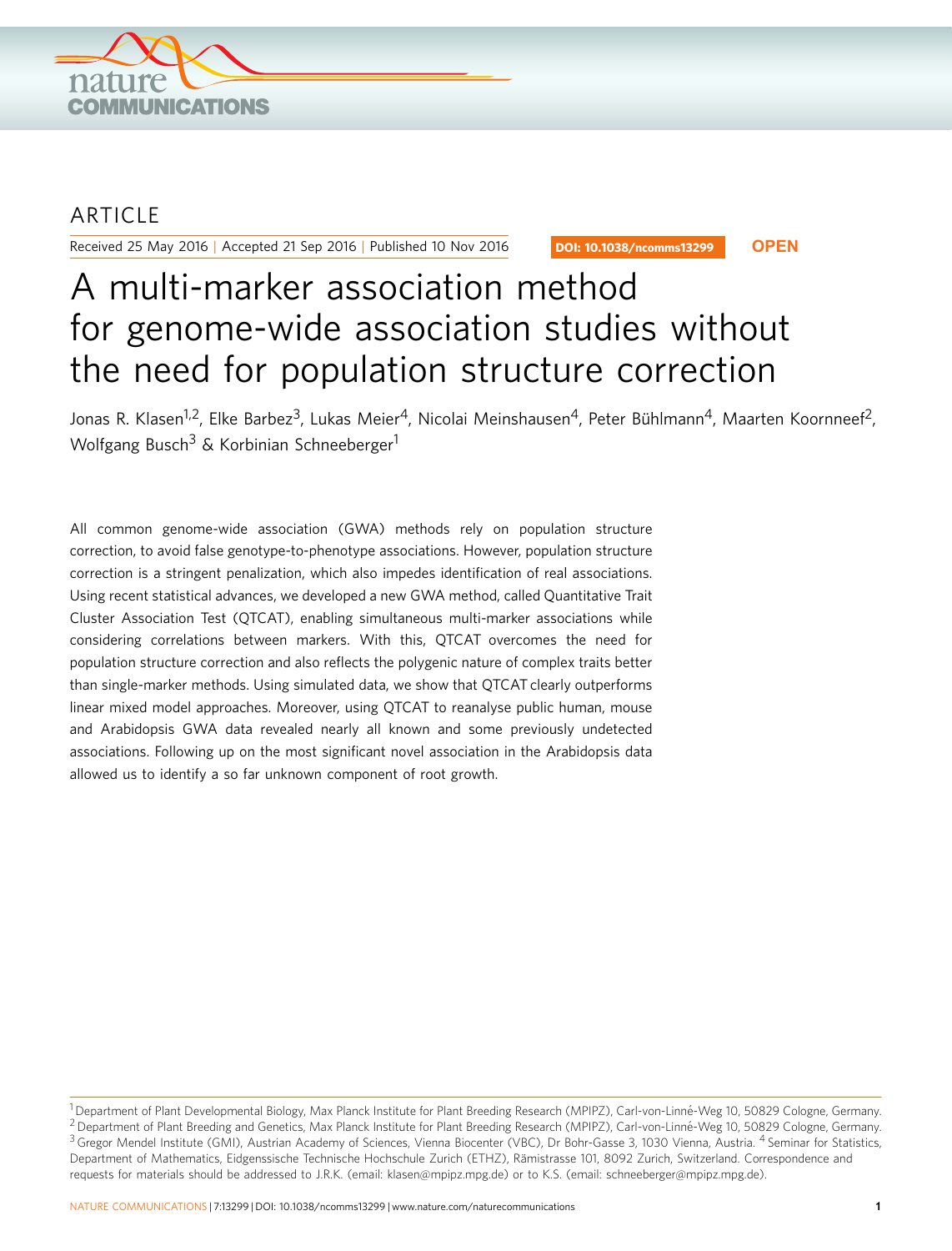ince the advent of high-throughput genotyping methods, genome-wide association (GWA) is the emerging tool for studying the genetics underlying natural phenotypic variation. GWA studies have been applied across a wide range of species where it enabled fine-scale genetic mapping<sup>1</sup>. However, the individuals used in GWA studies are typically not evenly related to each other, but their relationships are influenced by population stratification and cryptic relatedness, here jointly referred to as population structure<sup>2</sup>. Population structure leads to linkage disequilibrium (LD) between physically unlinked regions and thereby to correlations between markers of these regions. When testing for the contribution of a particular marker on a phenotype, deviations from the expected independence between marker and phenotype are tested. As a consequence of population structure, this test can yield false associations between the phenotype and markers that are only correlated with, but not physically linked to causal variants<sup>3</sup>. In addition to population structure, the polygenic inheritance of complex traits further complicates the association of single markers to the phenotype<sup>4</sup>, as true associations of causal variants and the phenotype can be masked by the genetic background, which summarizes the effects of all other loci in the genome.

Presumably the most widely used method for GWA is the linear mixed model (LMM), which tests the association of the phenotypes to each individual marker, while taking into account a so-called random effect<sup>5-11</sup>. This random effect corrects for population structure and the genetic background simultaneously. It models the genetic covariance between the individuals of the population using a similarity matrix, called genomic relationship matrix  $(GRM)^{12}$ , which is typically directly calculated from the markers. During the random-effect estimation, every marker in the GRM contributes a small fraction to the covariance of the individuals, assuming that many loci with small effects throughout the entire genome are contributing to the genetic background (referred to as infinitesimal genetic background).

However, the use of a random effect to correct for population structure and for an infinitesimal genetic background changes the hypothesis tested. Instead of testing whether a particular locus has an effect on the phenotype, it tests whether a locus has an effect on the phenotype that is neither explained by population structure nor by the genetic background. This is a drastic restriction to the hypothesis, which eventually leads to failures in the identification of causal  $loci^{13,14}$ .

To minimize these negative effects of population structure correction several improvements have been suggested, including relaxation of the (in many cases) unrealistic assumption of an infinitesimal genetic background by a more explicit modelling of the underlying genetics<sup>15-18</sup> or by correcting for population structure with other techniques than the random effect<sup>19,20</sup>. However, as population structure and genetic background correction are addressed simultaneously in the LMM approaches, improvements in handling of one of them can have negative consequences for the other. Therefore, improvements in population structure correction, such as calculating the GRM from a subset of markers, can still result in an impaired error control of the final associations<sup>14</sup>.

Here we introduce a new GWA method, called Quantitative Trait Cluster Association Test (QTCAT) that accounts for the correlation between the markers, while associating them to the phenotypes and thereby avoids the problems introduced by population structure (that is, correlated, but physically unlinked markers). In addition, QTCAT also avoids the need to correct for any genetic background, as it simultaneously associates all markers to the phenotype. Using simulations based on populations with high levels of population structure, we showed that QTCAT is superior to LMM approaches, finding more loci with

small effects, more extreme allele frequencies and higher involvement in population structure. Moreover, using simulations of experimental mapping populations without any population structure showed that QTCAT is also superior to common linkage mapping. To evaluate the performance of QTCAT on real data, we reanalysed previously published GWA data from Arabidopsis, mouse and human populations. Although nearly all previously reported associations were identified, QTCAT found additional associations in all cases. The most significant novel association found in an Arabidopsis data set for variation in root meristem zone lengths revealed an association of two candidate genes. The loss of function for one of the two genes resulted in a reduction of meristem zone length and therefore exemplified the great potential of candidate gene identification by QTCAT.

#### Results

How QTCAT works. The polygenic nature of quantitative traits makes multi-marker association methods superior to singlemarker associations, as they combine all markers into one model to search for the subset of markers that together explains the phenotype best<sup>15,21</sup>. This can be formulated as a linear model

$$
y = X\beta + \epsilon,
$$

where the continuous response variable  $y$  is a vector of  $n$ phenotypic observation, **X** is an  $n \times p$  design matrix of covariates (markers),  $\beta$  is a vector of p effects and  $\epsilon$  is a vector of n residuals. *, the number of markers, is usually much larger than the number* of individuals  $n$ , resulting in high-dimensional linear model where  $p \gg n$ . However, as usually only a few markers have an effect on the phenotype, the model is sparse with many elements of  $\beta$  being equal to zero.

This is a common model selection problem with the additional complication that the markers are correlated. As a consequence, highly correlated markers are exchangeable as members of the 'best subset', implying that there is not one unique subset of markers that explains the phenotype best. To address this, QTCAT searches for clusters of highly correlated markers that are significantly associated to the phenotype instead of searching for individual markers. For this, QTCAT follows an earlier sugges-tion by Meinshausen<sup>[22](#page-7-0)</sup>, who proposed a hierarchical testing procedure for correlated covariates. This concept starts by generating a hierarchical clustering of all covariates based on their correlations, followed by testing these clusters for significant associations to the response variable along this hierarchy. Testing starts at the top of the clustering tree and continues by testing the clusters of the next lower level of the clustering hierarchy. This is repeated for all those clusters that have been significantly associated until none of the clusters of the next lower level are significantly associated anymore or until the single covariates level is reached. The lowest, still significant clusters in the hierarchy are the final result clusters, which include all those covariates that are significantly associated to the response variable. Significance testing of the individual clusters is not only considering the covariates of the actual cluster, but contrasts their influence on the phenotype with the influence of all other covariates (for example, by using analsyis of variance (ANOVA) tests), which guarantees that their influence is not overestimated.

This idea fits particularly well to the challenges of GWA. Each of the final clusters, called quantitative trait clusters (QTCs), combines markers, which cannot be distinguished for their individual contribution to the phenotypic variation. Important to note, this refers to markers, which are highly correlated to each other. Markers, which are not highly correlated, will not be able to explain the same part of the phenotypic variation and will not become part of the same QTC. Moreover, during the hierarchical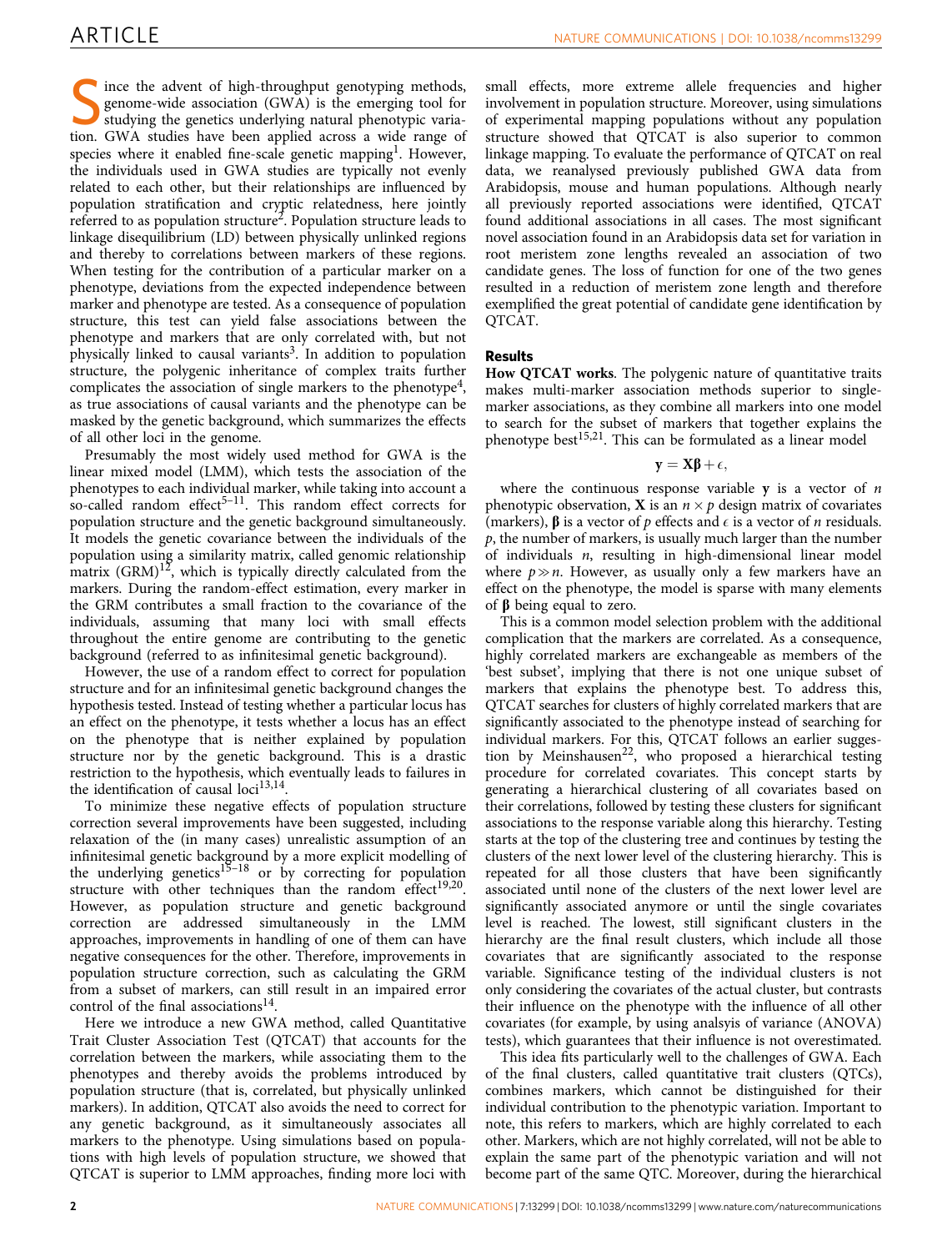testing procedure, the significant association of a QTC will suppress potential associations of other clusters to the same part of the phenotypic variation, ensuring that a particular part of the phenotypic variation is only explained by one QTC. With this, false associations, including erroneous associations introduced by population structure, are effectively avoided even without any further correction terms (Fig. 1).

To make this method applicable to high-dimensional linear models  $(p \gg n)$  we implemented the hierarchical testing as a repeated sample-splitting procedure<sup>[23,24](#page-7-0)</sup> into a new algorithm called Hierarchical Interference Testing (HIT). HIT starts by selecting a random subset of individuals to identify a set of informative markers using a  $LASSO<sup>25</sup>$  $LASSO<sup>25</sup>$  $LASSO<sup>25</sup>$  approach. This drastically reduces the number of markers, which then can be tested for significant associations to the phenotype along the clustering hierarchy as described above (using sequential ANOVAs as significance tests and only those individuals that were not used for the initial marker selection). For significance testing, only markers that were pre-selected by the LASSO are used. Sample splitting is repeated for multiple times, where each iteration starts with a different set of randomly selected individuals and therefore different sets of markers are tested in each repetition. Finally, the results of all iterations are summarized (Supplementary Note for more details).

Comparison to LMMs using structured populations. To compare the performances of QTCAT and LMM we simulated GWA data using the genotypes of 1,307 accessions of the Arabidopsis RegMap panel, which include high levels of population struc-ture<sup>[26](#page-7-0)</sup>. On top of these genotypes we simulated three different phenotypes each with 100 replicates. The first phenotype was based on 50 causal loci with effects that were randomly drawn from a Gamma distribution and heritability  $(h^2)$  of 0.7. The second phenotype was similar though the effects were drawn from a normal distribution instead, to avoid the effects of predominant major loci. The third phenotype was more complex and based on 150 loci with effects that were randomly drawn from a normal distribution and an  $h^2$  of 0.4. We associated these phenotypes to the genotypes using QTCAT, as well as two different LMM approaches (Supplementary Figs 1–300). For the first LMM approach we used all markers for GRM estimation (LMM), whereas for the second approach we left out the markers on the same chromosome as the tested position for GRM



Figure 1 | Schematic of QTCAT's workflow and other common methods. (a) A marker matrix representing individual genotypes (rows) of a population with two alleles (light and dark gray) per marker (columns). The population consists of two distinct subpopulations, where the individuals of each subpopulation are highly related. The loci of the markers with effects on the phenotype (causal loci) are highlighted in blue. The phenotype is shown on the left; the phenotypic values rank from dark red (if all three causal loci carry the dark grey allele) to dark blue (if all the loci carry the light grey allele). (b) A simple genome scan testing for associations between the phenotype and individual makers without considering population structure or genetic background. This results in a large amount of false, but significant associations due to the correlation of the markers. (c) Associations tests between single markers and the phenotype, while controlling for population structure and genetic background (illustrated by a corrected phenotype). This results in a drastic reduction of false associations; however, also some of the real associations cannot be identified. (d) Simultaneous association of all markers against the phenotype, while considering the correlations between the markers. First, all markers are clustered according to their correlation. All possible clusters of markers (that is, all nodes of the clustering tree) are then hierarchically tested for their significant association to the phenotype. All smallest clusters that are significantly correlated to the phenotype are reported as QTCs. In addition, the significant association of a QTC will suppress the association of other clusters to the same part of the phenotypic variation and thereby avoids false associations, including those introduced by population structure. This allows associating markers and phenotype without the restrictive effects of population structure correction and corresponds well with the multi-genic inheritance of complex traits.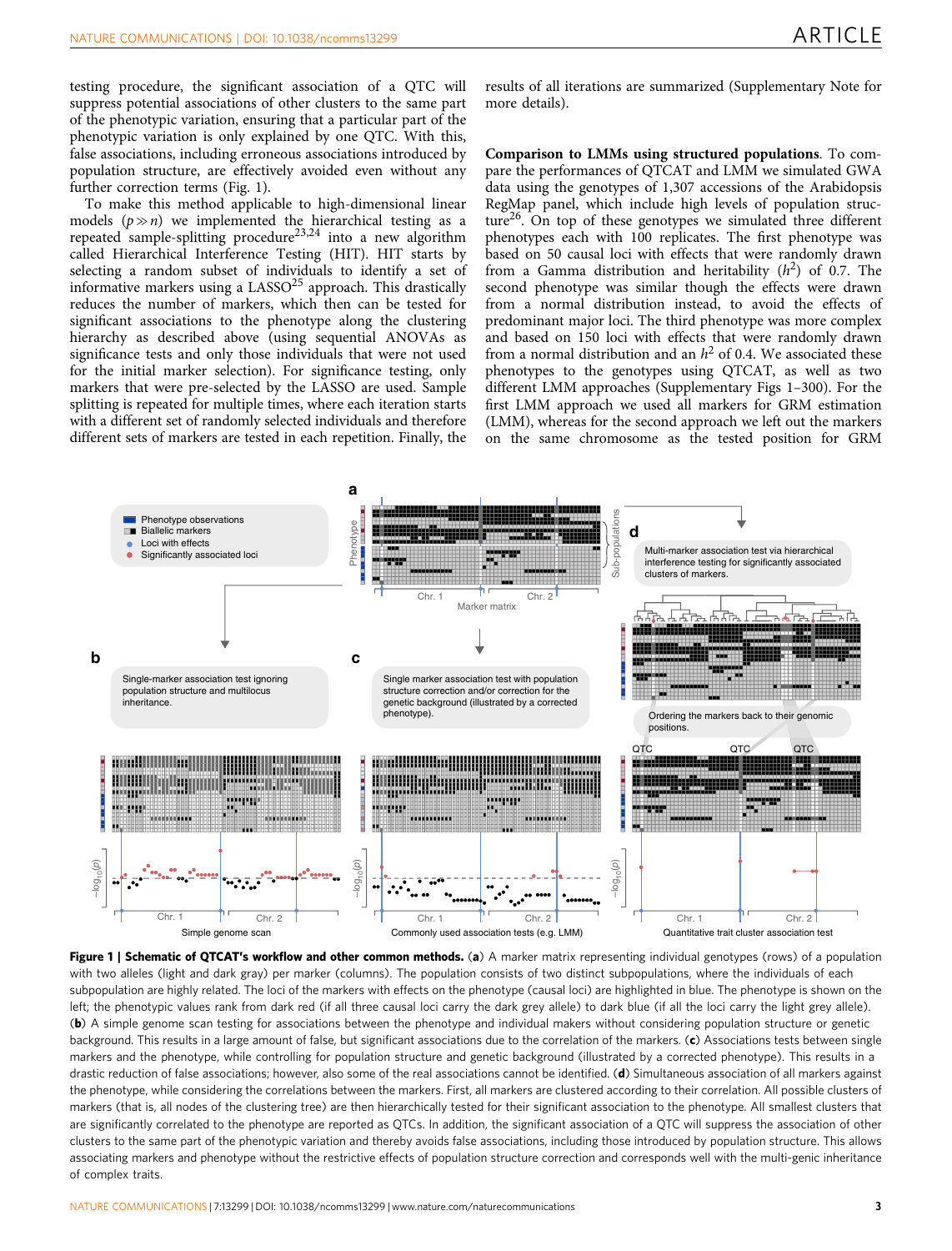estimation (LMM\*), which showed improved results compared with the first LMM approach in earlier studies<sup>[13,14](#page-7-0)</sup>. As QTCAT's significance testing is implemented as family-wise error rate (FWER), we also applied FWER (Bonferroni) correction to the results of both LMM approaches.

Throughout all simulations we observed that QTCAT had a highly efficient error control reporting almost no false positives. Interestingly, these low error rates were even almost entirely insensitive to changes in the  $\alpha$ -levels (Fig. 2). According to this, QTCAT's precision—here defined as the percentage of true positives of all reported loci at an  $\alpha$ -level of 5%—was on average 98.4, 99.5 and 98.1% for the three different phenotypes. For the first two phenotypes the precision of the LMM approach was similar (on average 97.4 and 97.9%); however, the precision for the third and most complex phenotype was only 92.5% and thus considerably lower. This drop in precision of the LMM is likely to be due to the high genetic complexity in regard to sample size and might be overcome with more individuals. Moreover, the precision of LMM\* was drastically lower throughout all simulations (on average 81.9, 88.5 and 86.8% for the three phenotypes) and was also even lower compared with the LMM, which is in contrast to previous reports on human data<sup>13,14</sup>, but might be a consequence of the small number of chromosomes of Arabidopsis, implying that large parts of the genome are excluded during GRM calculation. Despite being less error prone, QTCAT identified more of the causal loci at any given  $\alpha$ -level for the first two phenotypes as compared with both LMM approaches (Fig. 2). For the third phenotype, QTCAT's stringent error control led to less true positive loci at an  $\alpha$ -level of 5%, but at the same level of false positives the number of true positives was similar.

To analyse these results in more detail, we explored the outcome of the associations to the first phenotype at an  $\alpha$ -level of 5%. As mentioned, QTCAT found significantly more loci compared with the results of LMM (on average 8.48 versus 6.71 loci;  $P$ -value = 4.094e-09, Wilcoxon test), whereas the average number of false positives was very low for both methods (on average  $0.14$  versus  $0.18$ ,  $P$ -value = 0.4391, Wilcoxon test; [Fig. 3a](#page-4-0)). Changing the multiple testing correction of the LMM to the commonly used false discovery rate (Benjamini–Hoch $berg<sup>27</sup>$ ) increased the average number of correctly identified loci to 8.52, which was very similar to the results of QTCAT (8.48 versus 8.52, P-value  $= 0.9477$ , Wilcoxon test). However, at the same time the number of false positives was drastically increased to 3.93 as well. This was not only more as compared with the number of false positives of QTCAT (0.14 versus 3.93,  $P$ -value  $\lt 2.2e - 16$ , Wilcoxon test), but accounts for nearly one third of all loci found by the LMM. Similar to that for LMM, the average number of true positives estimated by LMM\* was significantly lower as compared with QTCAT (8.48 versus 7.17,  $P$ -value = 5.011e – 06, Wilcoxon test), whereas the average number of false positives was already significantly increased when using FWER for multiple testing correction (0.14 versus 1.59, P-value =  $1.538e - 11$ , Wilcoxon test).

Comparing QTCAT with the LMM, 76% of the loci were identified by both methods, whereas 22% were found exclusively by QTCAT and only 2% were found by the LMM alone. Consequently, the results of QTCAT explained significantly more of the variance than the results of the LMM (0.62 versus 0.57,  $P$ -value = 3.82e – 10, Wilcoxon test; [Fig. 3b](#page-4-0)). Although large effect loci were found by both methods equally well, QTCAT could expand its findings to loci with smaller effect size [\(Fig. 3c](#page-4-0)). The majority of the loci identified by QTCAT alone had significantly lower minor allele frequencies than the loci identified by both methods (on average 0.26 versus 0.30, *P*-value  $= 0.02765$ , Wilcoxon test; although considering only loci with similar effects (between 1.1 to 1.6) to be independent of effect size; [Fig. 3d\)](#page-4-0) and, consequently, the average variance explained by these loci was significantly lower as well  $(0.03$  versus 0.06, P-value = 8.697  $e - 10$ , Wilcoxon test; [Fig. 3e](#page-4-0)). Intriguingly, population structure explained on average 12% of the variance of the markers found by both methods and 18% of those found by QTCAT alone  $(P-value = 0.005335$ , Wilcoxon test; again only considering loci with similar effect sizes).

Together, this suggests that despite making less errors QTCAT identifies more loci, which are typically more difficult to find, including those with low effects sizes and low minor allele frequencies, as well as loci with a much higher involvement in population structure [\(Fig. 3f](#page-4-0) and Supplementary Methods).

Comparison to MQM using unstructured populations.. Even though QTCAT can be applied to populations with population structure, it does not require population structure and can also be applied to populations without any population structure at all. To test this, we compared the performance of QTCAT and MQM<sup>21</sup>, which is a commonly used multi-marker linkage mapping method. The comparison was based on simulated biparental mapping populations with 1,307 recombinant inbred lines derived from 2 diverse Arabidopsis accessions. Again, we simulated a phenotype with 100 replicates with an  $h^2$  of 0.7



Figure 2 | True-positive versus false-positive loci at different  $\alpha$ -levels for three different association methods. Each plot is generated on the basis of simulations with 100 replicates (see main text). The error bars represent s.e. The stars indicate the amount of true and false positives at an alpha level of 0.05. (a) Phenotype 1: results for simulations based on 50 causal loci with effects that were randomly drawn from a Gamma distribution and a heritability  $(h^2)$  of 0.7. (b) Phenotype 2: similar simulation study as in a; however, effects were drawn from a normal distribution. (c) Phenotype 3: results for simulations based on 150 causal loci with effects that were randomly drawn from a normal distribution and an  $h^2$  of 0.4.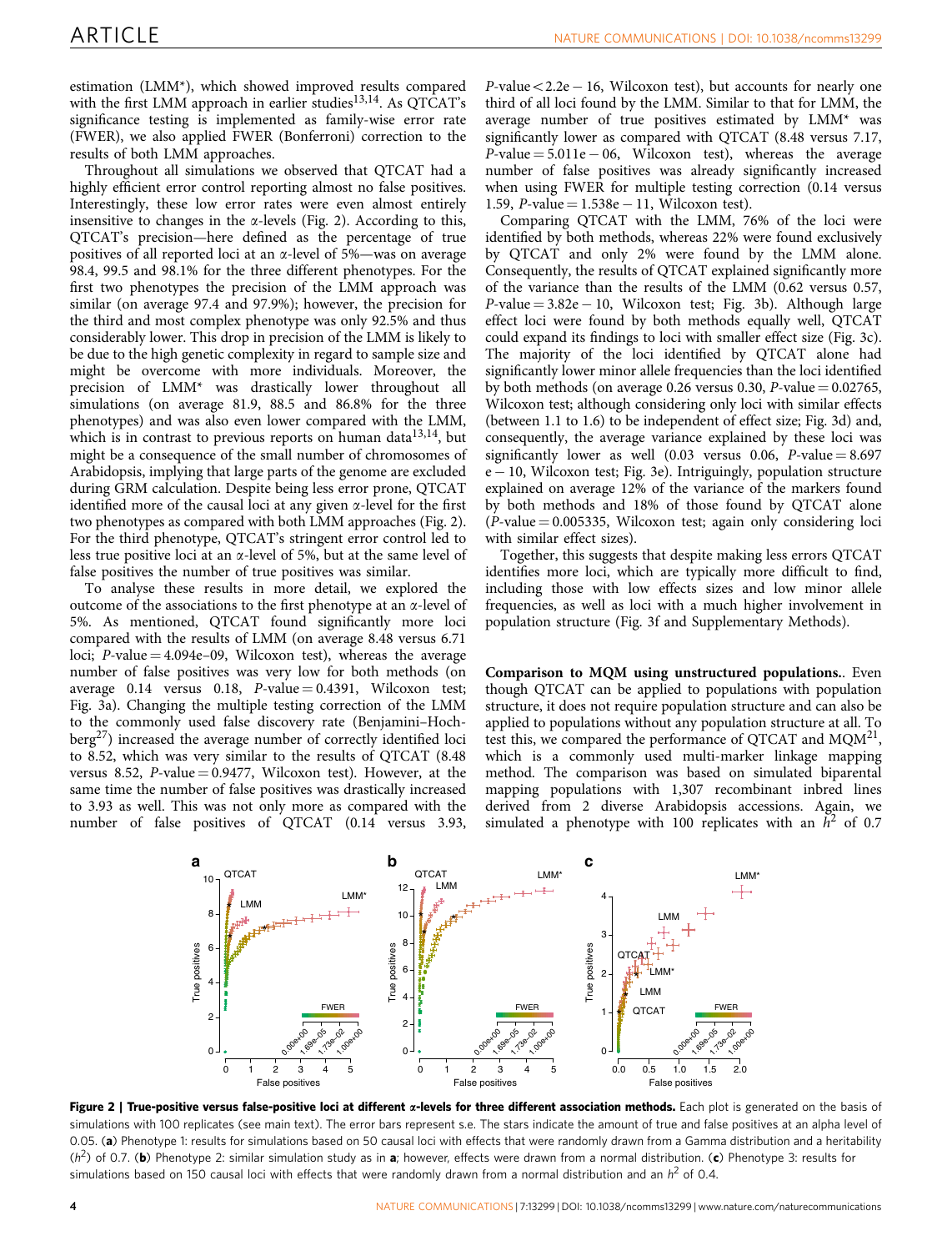<span id="page-4-0"></span>



and 20 causal loci with effects that were randomly drawn from a Gamma distribution (Supplementary Methods and Supplementary Figs 301–400).



Figure 4 | Linkage mapping results based on simulated biparental **populations.** (a) Differences in the number of true and false positive loci identified by QTCAT and MQM ( $P$ -value  $= 0.006721$ , Wilcoxon test). (b) Differences in the explained variances of the loci identified by QTCAT and MQM (P-value  $=$  0.01336, Wilcoxon test). Boxplots show median (bold line), the first to third quartile (box) and whiskers showing span of remaining data (max. 1.5 times of the box size).

QTCAT identified significantly more causal loci (on average 5.98 versus 5.35, P-value  $= 0.006721$ , Wilcoxon test) and significantly less false positives  $(0.71 \text{ versus } 1.62, P\text{-value} = 5.033$  $e - 07$ , Wilcoxon test; Fig. 4a). The results of QTCAT and MQM explained on average 0.36 and 0.31 of the variance  $(P-value = 0.01336$ , Wilcoxon test; Fig. 4b). Though biparental populations have no population structure and an allele frequency of  $\sim$  0.5, they comprise extended regions with strong linkage due to the low number of recombination events introduced during their generation. These long haplotypes can lead to 'ghost quantitative trait loci (QTLs)<sup>228</sup>, which occur in between two causal linked loci as the low resolution hampers the separation of both signals. Across all 100 simulations we found 17 'ghost QTLs' predicted by MQM. In all cases, QTCAT did not report the 'ghost QTL' but either one or both of the neighbouring causal loci. Together, this suggests that proper consideration of correlated markers can also be beneficial for the analysis of biparental mapping populations.

QTCAT revealed an unknown root growth factor of Arabidopsis. In a recent GWA study, Meijón et al.<sup>[29](#page-7-0)</sup> have used a worldwide collection of 201 natural Arabidopsis accessions to study the genetic basis of root development. Using an LMM association method with an FWER of 0.1, they identified one significant association, which subsequently revealed an F-box gene, in which natural genetic variation influences the meristem zone lengths in roots. We reanalysed these data with QTCAT and found four significant loci at an FWER of 0.05, including the previously reported locus as the most significant association ([Fig. 5a,b\)](#page-5-0). The second most significant QTC contained three closely linked markers located in two neighbouring genes [\(Fig. 5c](#page-5-0)). One of them, PEPR2, codes for a leucine-rich repeat receptor kinase and was previously shown to be a receptor for endogenous peptides enhancing innate immunity in roots<sup>30</sup>. One of the markers altered the encoded protein sequence by changing a glycine residue to a serine in the LRR domain of the PEPR2 gene (Supplementary Fig. 401).

To test whether the PEPR2 gene activity influences root meristem size and to provide evidence for the allelic contribution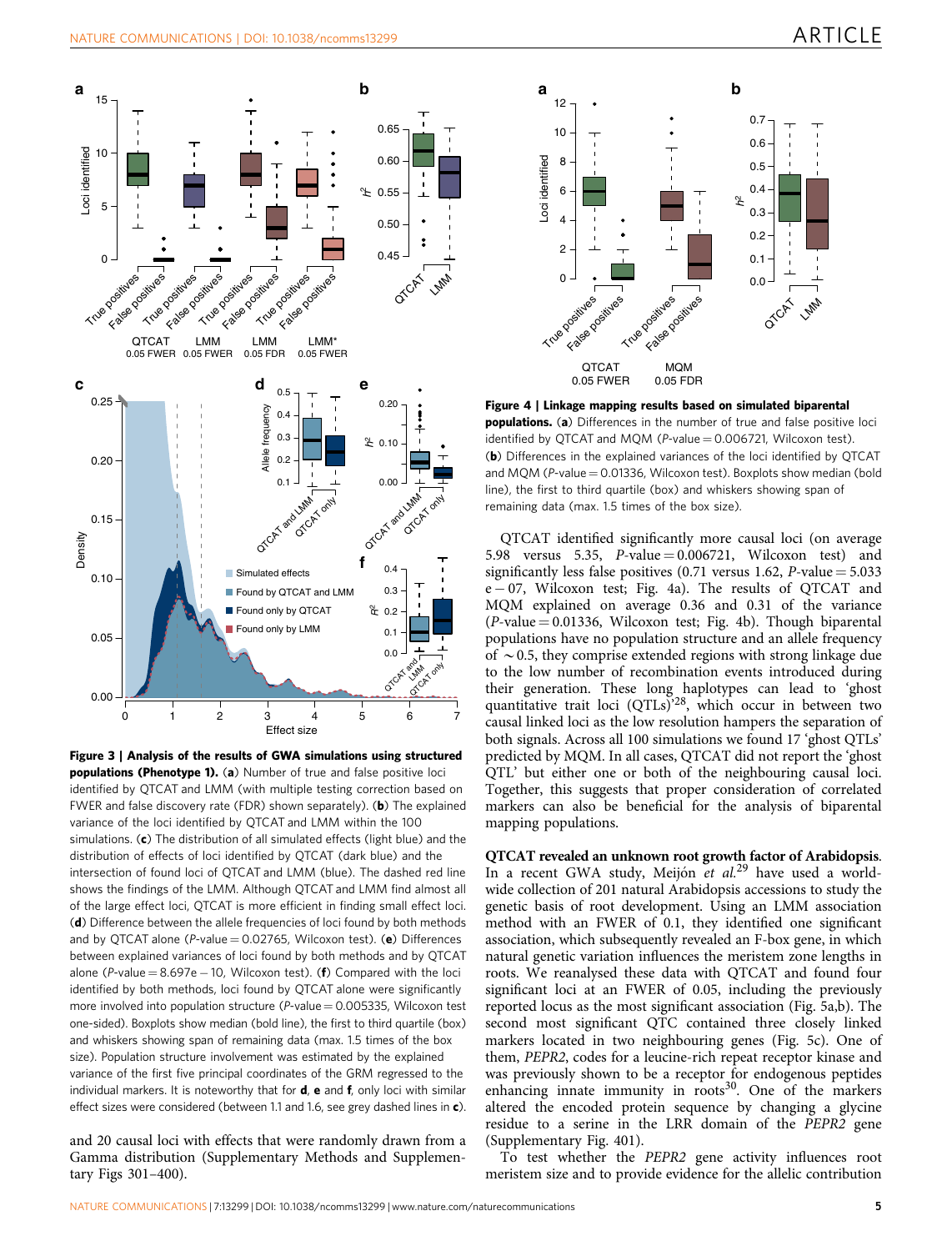<span id="page-5-0"></span>

Figure 5 | GWA (QTCAT) analysis and validation of an Arabidopsis population including 201 accessions phenotyped for differences in root meristem zone length. (a) Typical output of QTCAT showing four significant QTCs for variation in root meristem zone length. The QTC marked with a star refers to the association, which was also reported by Meijón et al.<sup>[29](#page-7-0)</sup>. (b) Selection frequency of markers during 500 repeated sample splittings of QTCAT. (c) Zoom-in on the QTC on the upper arm of chromosome 1 including all three markers of this QTC. The QTC overlaps with two candidate genes, including PEPR2, which encodes a leucine-rich repeat receptor kinase expressed in the roots. (d) The root middle sections of three days-old Col-0 and pepr2-1 mutant seedlings. White bars indicate meristem zone length (scale bar,  $50 \mu m$ ). (e) Boxplots of meristem zone lengths of Col-0 and pepr2-1 (four independent experiments with 57 Col-0 and 67 pepr2-1 plants in total;  $P$ -value = 0.0007, ANOVA). Boxplots show median (bold line), the first to third quartile (box) and whiskers showing span of remaining data (max. 1.5 times of the box size).

of this gene to the observed natural variation, we compared the meristem length of wild-type Col-0 and pepr2-1 loss-of-function mutant seedlings under the same conditions as described in Meijon et al.<sup>29</sup>. pepr2-1 seedlings displayed significantly shorter meristems compared with the wild type  $(P-value = 0.0007$ , ANOVA; [Fig. 4d,e\)](#page-4-0). Interestingly, this effect was specific to the growth conditions that were used to conduct the original study as a prolonged stratification of the seeds abolished the effect  $(P-value = 0.1992$ , ANOVA; Supplementary Fig. 402). Even though it remains to be seen whether the impact of PEPR2 on meristem size is due to processes relating to germination or root meristem size control, these data clearly demonstrate that the new association identified by QTCAT results from causal genetic variation, which has been missed with the earlier LMM approach.

Applying QTCAT to mouse and human data sets. We further applied QTCAT to 90 mouse genotypes from the Hybrid Mouse Diversity Panel<sup>[31](#page-7-0)</sup>, which have been phenotyped for high-density lipoprotein levels. In contrast to the Arabidopsis population

consisting of natural accessions only, this population combines classic inbred and recombinants of such strains, which strongly increases linkage and therefore the correlations between markers. Even though removal of perfectly correlated markers is a common step in QTCAT, it has a particularly large effect in populations with a limited number of recombination events. Here, QTCAT started by clustering 1,203,594 markers but only 73,091 remained in the clustering, as all other markers were perfectly correlated to at least one of the remaining markers. Removing redundant markers avoids unnecessary complexity during association without any disadvantage, as they are reintroduced into the final QTCs and thereby contributes to the final localization of the QTCs. A previous GWA based on an LMM approach revealed three significant loci within this data: one dominant peak at the bottom of chromosome 1, one on chromosome 11 and one on chromosome 15 ([ref. 31](#page-7-0)). QTCAT recovered the dominant locus on chromosome 1, whereas the association on chromosome 15 was untangled into two distinct QTCs. Even though QTCAT could not retrieve the peak on chromosome 11, it did report on two additional QTCs on chromosome 5, which previously had not been identified (Supplementary Fig. 403).

We further applied QTCAT to human case-control data of the Wellcome Trust Case-Control Consortium<sup>[32](#page-7-0)</sup>. In contrast to LMM approaches, which assume normally distributed phenotypes, QTCAT can model binomially distributed phenotypes, which is in better agreement with the actual case–control data. The Wellcome Trust Case-Control Consortium data comprise 11,341 cases (multiple sclerosis patients) and two control cohorts with 2,930 controls from the 1958 British Birth Cohort and 2,737 controls from the National Blood Donors Cohort. Markers were filtered to a high quality set of 304,638 markers, which we analysed using QTCAT and an LMM for direct model comparison, as this data set was originally combined with other data<sup>[32](#page-7-0)</sup> (Supplementary Fig. 404 and Supplementary Methods). The results of the LMM were almost a perfect subset of the results of QTCAT, as 12 loci had been identified by both methods (using a FWER of 5%) but only one locus was identified by the LMM alone, whereas seven loci were found exclusively by QTCAT. Considering the low error rates of QTCAT, this result promises to reveal genes that so far could not have been identified and more generally again shows the great potential of QTCAT including its applicability to human case–control data.

### **Discussion**

Over the recent years, several improvements to the LMM-based association approach have been proposed<sup>15-20</sup>. Despite these advancements, all improvements are based on the assumption that population structure correction along with its negative effects cannot be entirely avoided, in particular if the trait is not approximately following an infinitesimal genetic architecture. Here we showed that testing of markers with a high-dimensional variable selection procedure, which can account for the correlations between the markers, does not require any population structure correction at all.

The basic concept of QTCAT is to combine those highly correlated markers, which cannot be distinguished for their individual contribution to the phenotype (Supplementary Fig. 405). In most cases, this refers to markers that are physically very close to each other. If this is not the case and physically unlinked regions are highly correlated (for example, by co-selection of physically unlinked regions), QTCAT will report the markers of both regions within one QTC. Although, in these rare cases, there would not be a unique association to one region (but to two regions), alternative approaches would treat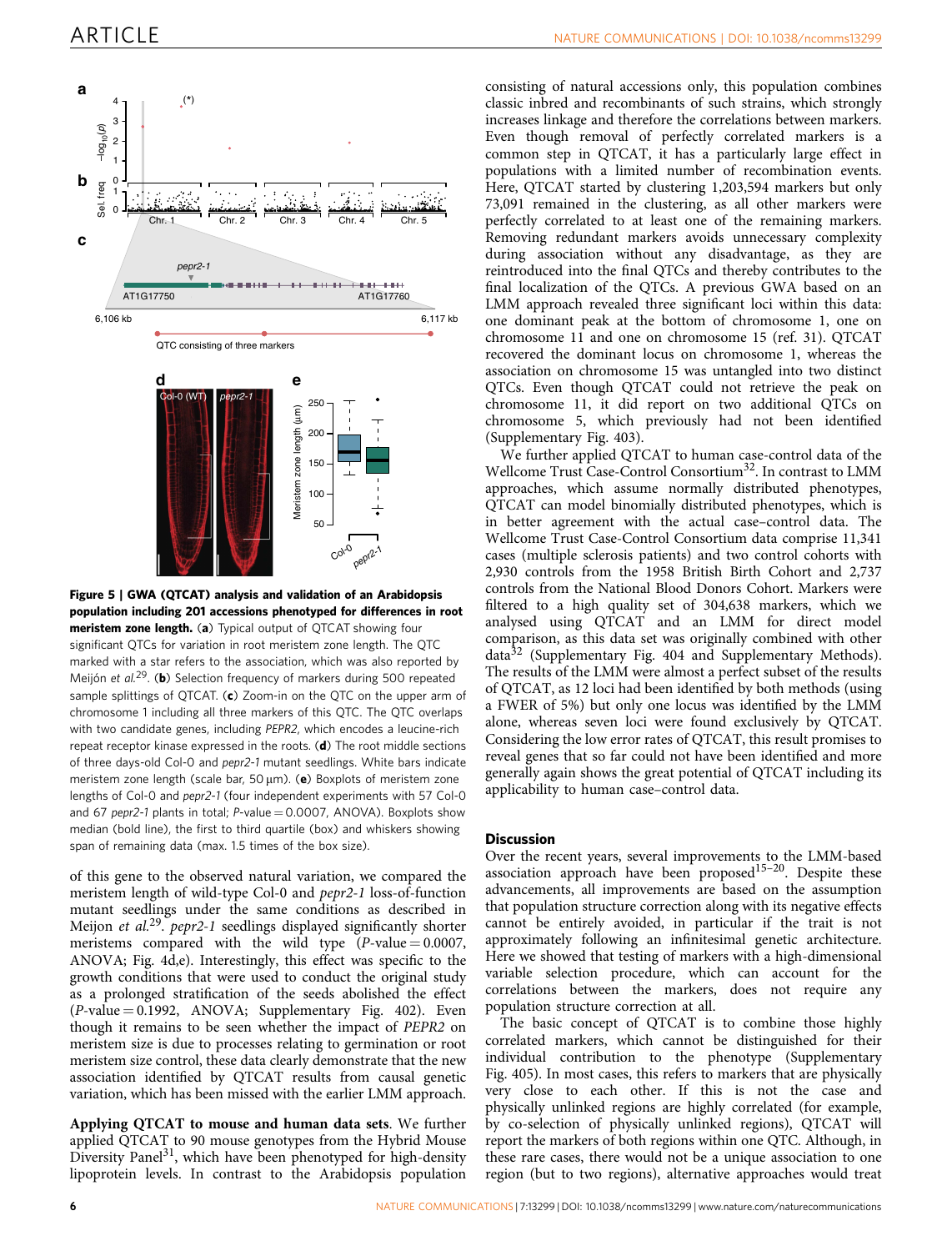<span id="page-6-0"></span>both regions independently, missing out on the fact that they cannot be distinguished for their contribution to the phenotype anyways.

Population structure is not species specific, but can be found in populations of any type. QTCAT is entirely independent of the system, including mating types and heterozygosity levels, and can also consider additional covariates to control for sex differences similar to the LMM approach. Only in cases where the causal variants are not closely physically linked to any of the markers, incorrect regions might be reported as QTCs. However, such scenarios are more and more unlikely, as increasing application of high-throughput whole-genome sequencing methods for genotyping ensures dense marker sets.

Non-genetic factors can also influence the phenotype (if not controlled for in the study design). Even though there is no causal connection between phenotype and genotype in these cases, this can result in false positive associations. If non-genetic factors co-occur with population structure, population structure correction can avoid these false associations. As QTCAT does not rely on population structure correction, such factors need to be explicitly modeled to guarantee stringent error control.

All common genetic mapping methods include two main steps: first, detection of associations and, second, precise localization of a mapping interval around each association that has a high probability of containing the causal variant $33$ . Conventional linkage mapping uses genetic maps, estimated from the amount of recombination in the population, to define such mapping intervals. As genetic maps cannot be calculated from natural populations, LD decay and haplotypes are usually used to approximate mapping intervals in such populations. QTCAT is fundamentally different in this regard: both steps are performed simultaneously as the markers of a QTC account for both the association and its location. When applied to biparental mapping populations, QTCs act as an equivalent to mapping intervals of linkage mapping approaches. In natural populations, QTCs are found around causal variants representing the extent of LD within this region. In the simulation based on Arabidopsis populations, only 6.6% of all QTCs were  $> 10$  kb (0.6%  $> 50$  kb), which agrees well with the average LD decay in Arabidopsis $34$ .

Statistical solutions for high-dimensional regression based on correlated covariates are still in their infancy and further improvements are likely to follow soon. Our simulations showed that QTCAT is still very conservative, indicating that such further development could lead to even more powerful methods. However, already in the current form QTCAT properly accounted for polygenic inheritance and helped overcoming the need for population structure correction. In any case, independent of the actual method, associating clusters of highly correlated markers (QTCs) will always be superior to single-marker association, as they are more consistent with the nature of quantitative traits.

#### Methods

Simulation of structured populations. GWA data were simulated from a set of 214,051 single-nucleotide polymorphism markers, which were genotyped for 1,307 diverse Arabidopsis accessions showing strong population structure[26.](#page-7-0) On top of this genetic data, we simulated three different phenotypes with 100 replicates for each phenotype. In each replicate of the first phenotype 50 markers were randomly selected as causal loci considering gene density, to guide causal loci to gene-dense regions. We assigned an additive effect randomly drawn from a  $\gamma$ -distribution<sup>[35](#page-7-0)</sup>  $(shape = 0.5, scale = 1)$  to a random allele of each of these markers. In addition, we added a random environmental term so that  $h^2$  of the simulated traits was 0.7. The second set of phenotypes was similar with the exception that the effects were drawn from a normal distribution. Finally, the third phenotype was based on 150 causal loci with effects that were randomly drawn from a normal distribution with a  $h^2$ of 0.4.

Simulation of unstructured populations. For linkage mapping we simulated a recombinant inbred line (RIL) population using the genotypes of two diverse

Arabidopsis accessions (Col-0 and Ler)<sup>[26](#page-7-0)</sup>. Recombination were randomly distributed over the genome following empirically assessed recombination<br>frequencies and distributions<sup>36</sup>. The phenotypes were simulated similar as for the structured populations, with the difference that only 20 markers were assigned with an effect.

Statistical methods. All LMM analyses were performed with the R package rrBLU[P37,](#page-7-0) except the human data analysis where for performance reasons GRAMMA-gamma<sup>10</sup> was used. GRM was in general estimated from all markers, but for LMM\* model five GRMs were calculated for each leaving one chromosome out. Two different error controls were used, a 5% FWER (Bonferroni) and a 5% FWR (Benjamini–Hochberg). To determine whether causal markers were correctly identified, a 10 kb region around each significant peak was used as final interval. For linkage mapping we used the MQM implementation in the R package R/QTL[38](#page-7-0). MQM was used to detect QTLs with a 5% false discovery rate (simulation based permutation test) and localization was performed using the lodint-function of R/QTL, which was extended to allow for multiple QTLs per chromosome. QTCAT was run with 50 sample splittings for the simulated data sets and 500 for the Arabidopsis and mouse data. LASSO was used with tenfold cross-validation. FWER of QTCAT was set to 5%. The assumptions of normal distribution and homogeneous variances were validated by a regression of the QTC medoids and the phenotypes in all cases. Comparisons of the findings of QTCAT with the LMM and MQM results were performed by a Wilcoxon test. The degree of population structure involvement per marker was estimated by the explained variance of the first five principal coordinates of the GRM regressed to the individual markers.

Computational time of QTCAT. The simulations were performed on a computer with 2.3 GHz processors (AMD Opteron) running a Linux 64 bit operating system. Clustering of 214,051 markers and 1,307 individuals took  $\sim$  17 h using QTCAT's clustering algorithm running in parallel on four cores (the cluster hierarchy might be pre-given and this computational step would then not be present). The actual association step performed by QTCAT's HIT algorithm took  $\sim$  1 h and 45 min, also running in parallel on four cores. However, QTCAT could easily be run on many more parallel cores, as the algorithm is tailored for direct distributed computing to achieve substantial computational speed-up.

Measuring and analysing Arabidopsis meristem zone length. Arabidopsis seeds of Col-0 and pepr2-1 ([ref. 30](#page-7-0)) genotypes were sterilized using 70% ethanol, air dried and subsequently seeded on  $1 \times MS$  in vitro growth plates, pH 5.7, containing 1% (w/v) sucrose and 0.8% (w/v) agar. The seeds were stratified for 2 or 5 days, respectively, at  $4^{\circ}$ C in the dark and subsequently germinated upright in long-day conditions (16 h light/8 h dark) at 21 °C. Three/six days old seedlings were mounted on microscopy slides in liquid growth medium supplemented with 20  $\upmu\textnormal{M}$ propidium iodide (Sigma Aldrich) and analysed using a Zeiss 700 inverted confocal microscope equipped with a  $\times$  20 air objective. Image identities were randomized before meristem measurements using the Fiji software ([http://fiji.sc/Fiji\)](http://fiji.sc/Fiji) as described previously<sup>39</sup>. Resulting data of four independent experiments with 57 Col-0 and 67 pepr2-1 plants were analysed with ANOVA F-tests, while accounting for the different experiments. Normal distribution of data and homogenous variance was given.

Data availability. QTCAT is available as open source R package at <http://github.com/QTCAT/qtcat/>.

#### References

- 1. Welter, D. et al. The NHGRI GWAS catalog, a curated resource of SNP-trait associations. Nucleic Acids Res. 42, D1001–D1006 (2014).
- 2. McCarthy, M. I. et al. Genome-wide association studies for complex traits: consensus, uncertainty and challenges. Nat. Rev. Genet. 9, 356–369 (2008).
- 3. Aranzana, M. J. et al. Genome-wide association mapping in Arabidopsis identifies previously known flowering time and pathogen resistance genes. PLOS Genet. 1, e60 (2005).
- 4. Vilhjálmsson, B. J. & Nordborg, M. The nature of confounding in genome-wide association studies. Nat. Rev. Genet. 14, 1–2 (2013).
- Yu, J. et al. A unified mixed-model method for association mapping that accounts for multiple levels of relatedness. Nat. Genet. 38, 203–208 (2006).
- 6. Kang, H. M. et al. Efficient control of population structure in model organism association mapping. Genetics 178, 1709–1723 (2008).
- Kang, H. M. et al. Variance component model to account for sample structure in genome-wide association studies. Nat. Genet. 42, 348–354 (2010).
- Zhang, Z. et al. Mixed linear model approach adapted for genome-wide association studies. Nat. Genet. 42, 355–360 (2010).
- 9. Lippert, C. et al. FaST linear mixed models for genome-wide association studies. Nat. Methods 8, 833-835 (2011).
- 10. Svishcheva, G. R., Axenovich, T. I., Belonogova, N. M., van Duijn, C. M. & Aulchenko, Y. S. Rapid variance components-based method for whole-genome association analysis. Nat. Genet. 44, 1166–1170 (2012).